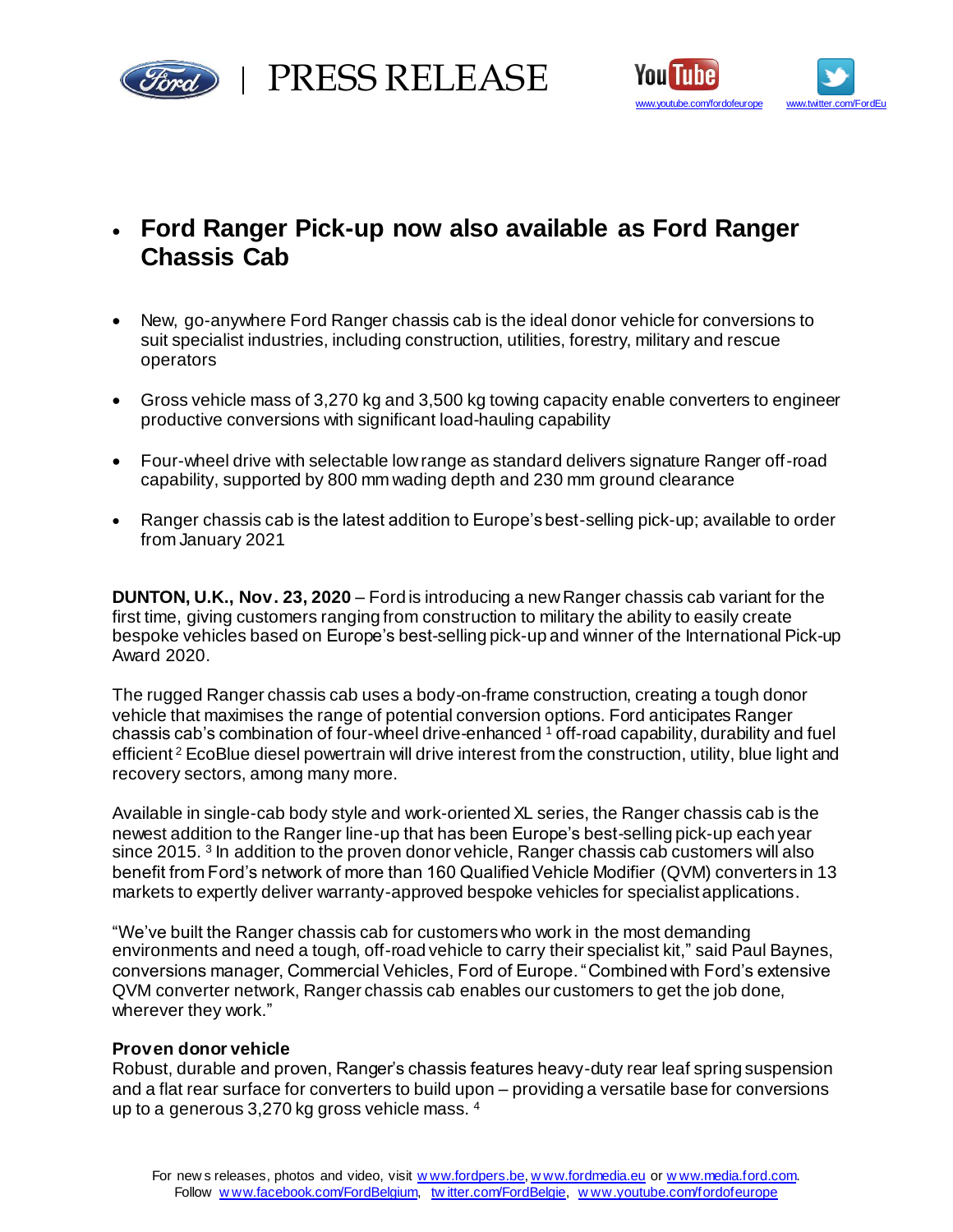The single cab design permits a maximum conversion length behind the cab of 2,518 mm. Challenging terrain will pose little issue for Ranger chassis cab conversions, with a wading depth of up to 800 mm, 237 mm of ground clearance before conversion, and a short front overhang for optimised approach angles.

Ranger chassis cab also provides 3,500 kg maximum towing capacity, enabling operators to haul extra equipment with ease.<sup>5</sup>

## **Expert converters, factory support**

Ford's European network of QVM converters offers the expertise businesses require to produce safe, Ford-certified, bespoke vehicles. The company worked closely with converters to optimise the Ranger chassis cab's potential for a wide range of conversions such as box bodies, tippers and cherry pickers. All QVM conversions come with a warranty that matches those offered on Ford's standard vehicles.

Full chassis details in Ford's Body, Equipment and Mounting Manual provide the comprehensive information converters require when modifying Ranger chassis cab.

Customers can further enhance their vehicle with Ford Special Vehicle Options' range of flexible solutions, including a trailer tow electrical connector, high-performance batteries for increased electrical loads, and an interface to link conversions and vehicle signals – for example, to prevent a tipper body from operating unless the vehicle is parked and in neutral.

## **Capable on- and off-road**

Ranger chassis cab's 170 PS 2.0-litre EcoBlue diesel engine delivers 420 Nm of torque to easily haul heavy loads, supported by a slick-shifting six-speed manual gearbox.

A selectable four-wheel drive system<sup>1</sup> is standard, with a simple control in the centre console enabling drivers to select rear-wheel drive or four-wheel drive while on the move to best suit changing conditions. A low range four-wheel drive setting improves performance on steep hills and soft surfaces.

Customers requiring even more all-terrain capability can specify an electronically-locking rear differential and all-terrain tyres with off-road tread pattern for optimum grip. <sup>6</sup>

Ranger chassis cab will be available to order from January 2021.

# # #

<sup>1</sup>Driver-assist features are supplemental and do not replace the driver's attention, judgment and need to control the vehicle.

 $2$  Fuel efficiency and CO<sub>2</sub> emission data will dependent on homologation of converted vehicles using FordEtis WLTP CO<sub>2</sub> Calculation Tool.

<sup>3</sup> Ford of Europe reports sales for its 20 European traditional markets where it is represented through National Sales Companies: Austria, Belgium, Britain, Czech Republic, Denmark, Finland, France, Germany, Greece, Hungary, Ireland, Italy, Netherlands, Norway, Poland, Portugal, Spain, Romania, Sweden and Switzerland.

For new s releases, photos and video, visit [w ww.fordpers.be](http://www.fordpers.be/)[, w ww.fordmedia.eu](http://www.fordmedia.eu/) o[r w ww.media.ford.com.](http://www.media.ford.com/) Follow www.facebook.com/fordofeurope, www.twitter.com/FordEu or www.youtube.com/fordofeurope